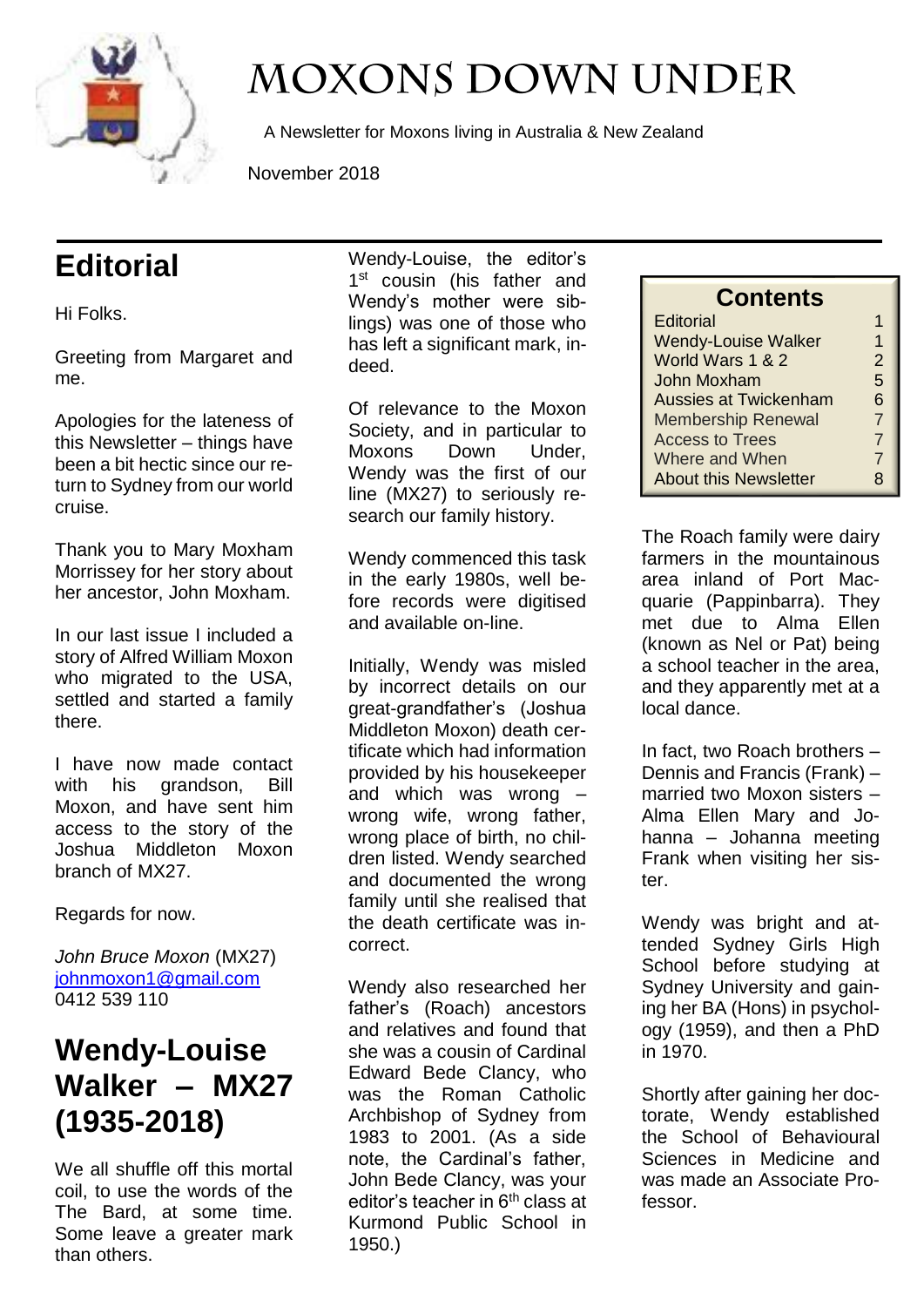

In 1956 Wendy married Geoffrey Walker who became a cardiac specialist, and they had four children: Stephen (1957), Catherine (1959), Geoffrey Dennis (known as Dennis) (1961), and Elizabeth (1963).



How Wendy managed to raise four children while studying and working is anyone's guess.

Wendy had nine grandchildren and three great grandchildren.

Her husband, Geoff, passed away in 2011, and Wendy died while living with her daughter, Cath, in Oberon on 30 August 2018.

The world is a much lessor place without Wendy-Louise Walker.

Thanks to Cath Walker, her daughter, for much of this information and for the photographs.

John Moxon (MX27) Nov 2018

## **World War 1 and 2**

The following stories recount the services and sacrifices of a few of the many Australian Moxon and Moxham citizens who served in WWs 1 & 2.

#### **[R.J. Moxon \(MX05\)-](http://moxonsdownunder.blogspot.com/2012/09/rj-moxon-archdeacon-of-grafton-arrived.html) [Archdeacon of Grafton](http://moxonsdownunder.blogspot.com/2012/09/rj-moxon-archdeacon-of-grafton-arrived.html)  [arrived in Australia in](http://moxonsdownunder.blogspot.com/2012/09/rj-moxon-archdeacon-of-grafton-arrived.html)  [1883](http://moxonsdownunder.blogspot.com/2012/09/rj-moxon-archdeacon-of-grafton-arrived.html)**

Robert Julius Moxon (1861- 1910) was the first of three brothers from Kent and India to migrate to Australia. He was born in Bangalore, India, the son of a British Army Officer. He was educated in England, as were his brothers and migrated to Australia aboard the SS John Duthie in 1883. He was ordained an Anglican deacon in 1886, priest in 1889 and was married to Hilda Brunskill Moran in 1888.

They had seven children - Hilda D (1889), Robert W.G (1891), Thomas D.B. (1893), Marjorie May (1897), Clifford J.M. (1900), Violet F.E. (1903) and Patricia E. (1908).

He worked in the Parishes of the Lower Clarence, Tenterfield and Inverell (all in NSW) before being created an

Archdeacon in Grafton. He died at the age of 48 in 1910.

#### **Archibald Tindal**

Sadly, Robert's daughter Hilda's husband Archibald Tindal was killed at the Battle of the Somme in World War 1, and their son, also Archibald (Archie) was also a war hero, killed in Darwin in 1942,



Wing Commander Archie **Tindal** 

In 1946, the Tindal Air Base at Katherine, NT, was renamed in honour of [Wing](https://en.wikipedia.org/wiki/Wing_commander_(rank))  [Commander](https://en.wikipedia.org/wiki/Wing_commander_(rank)) [Archibald](https://en.wikipedia.org/wiki/Tyndall#Australian_Tindals)  [\(Archie\) Tindal,](https://en.wikipedia.org/wiki/Tyndall#Australian_Tindals) the first RAAF member killed in action on the Australian mainland during World War II; he died while manning a machine gun against Japanese raiders [bombing](https://en.wikipedia.org/wiki/Bombing_of_Darwin) Darwin on 19 February 1942, and was buried at the [Adelaide](https://en.wikipedia.org/wiki/Adelaide_River,_Northern_Territory)  [River](https://en.wikipedia.org/wiki/Adelaide_River,_Northern_Territory) war cemetery.

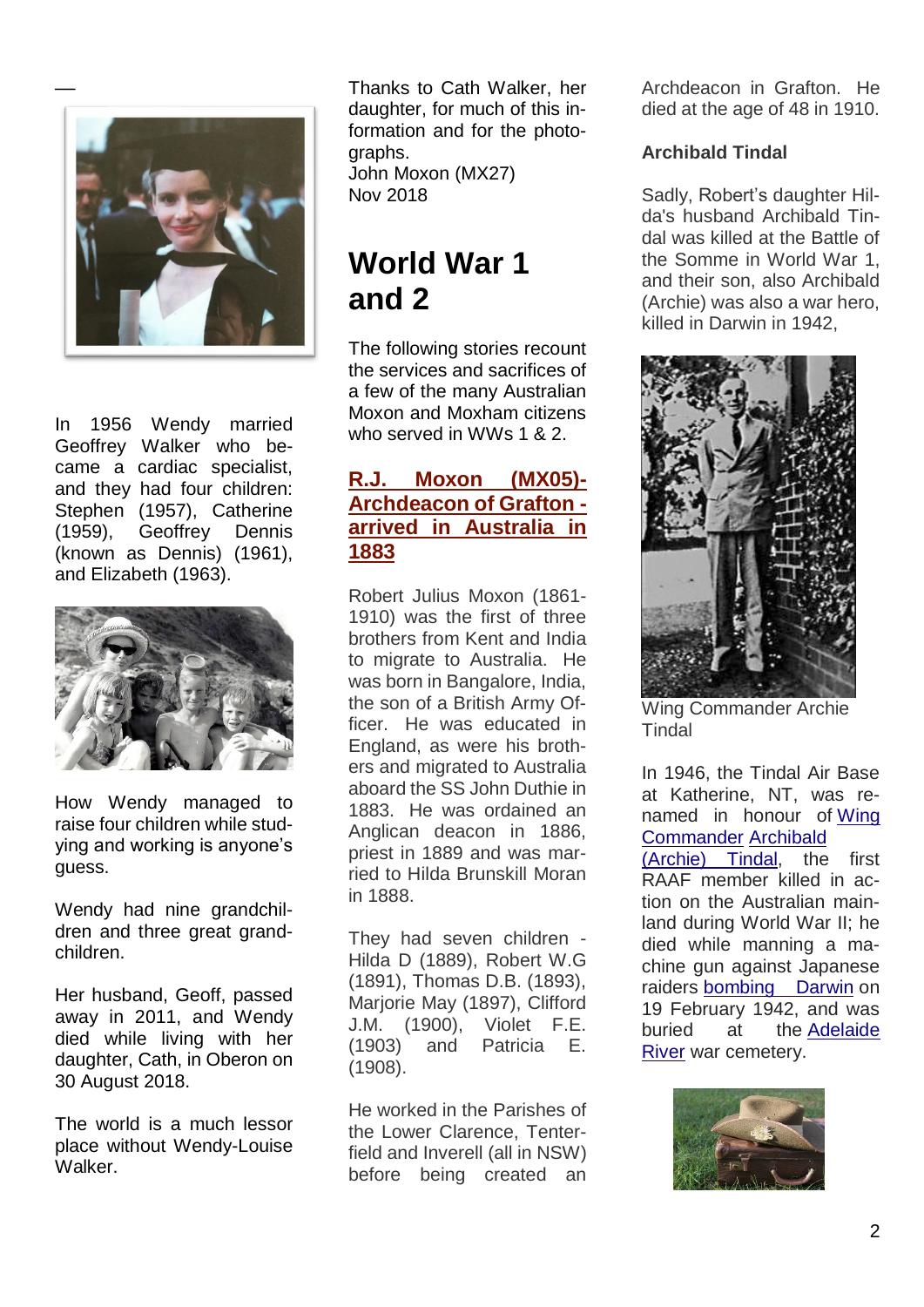#### **Thomas Douglas Bell Moxon (son of R.J.Moxon)**



Gunner Doug Moxon

T.D.B. Moxon joined the Army as a private in Armidale on 3rd August 1915, and his name is on the war memorial there. About half of his army pay was allotted to his mother throughout the war. He and his fellow recruits were entrained to Sydney, National Park and thence to Warwick Farm Racecourse where he was mustered into the 5<sup>th</sup> Field Artillery Brigade (FAB). He was promoted to acting sergeant in training camp but reverted to gunner on posting. The Brigade received an emotional sendoff from Sydney, sailing for Egypt on HMAT "Persic" and landing on 21/12/15 at Suez, where Gunner Moxon was transferred into the newlyformed 22nd Field Artillery Brigade. War records seem to refer to the 5<sup>th</sup> and 22<sup>nd</sup> FAB interchangeably, indeed they had the same colour patch. It seems likely that they were initially destined for Gallipoli, but the Dardanelles campaign had ended in evacuation by then and the Brigade was sent for a period of training to Moascar, an isolated desert camp near Ismalia. They boarded the T.S. "Minnewaska" and sailed

through the Suez Canal into the Mediterranean and thence, after stopping for a short period of shore leave in Alexandria, to Marseilles. Shortly after Doug left her, this ship was severely damaged by a mine, was beached and became a total loss. Other ships were torpedoed by u-boat on that route at about the same time.



TS Minneswaska

Fresh from the searing heat of Egypt's deserts, in the early spring of 1916 Gunner Moxon and his youthful fellows filed down the gangplank. Welcomed to Europe by the chilly blast of the mistral, they formed up on the Quay in bustling Marseilles Harbour on 25<sup>th</sup> March. The 22<sup>nd</sup> FAB rattled northward by train in goods wagons and exposed cattle trucks through worsening April weather to Le Havre and from there proceeded by road, accompanied by horses, 18-pounder field guns and baggage train to the northern battlefields before going into action.

#### **The Battle of Pozières**

Doug took part in the campaign to take the village of Pozières, which cost the allies over 23 thousand casualties in six weeks. In July 1916, the British and Australians took the village, but the German counter bombardment of Pozières was far heavier than any shelling previously experienced by the Australians. Survivors were relieved on 27th July, when one observer said: "They looked like men who had been in Hell ... drawn and haggard and so dazed that they appeared to be walking in a dream and their eyes looked glassy and starey." Doug was recommended for (but not awarded) the DCM for gallant conduct under fire. He was promoted to Bombardier on 29<sup>th</sup> July and Mentioned in Dispatches by 2<sup>nd</sup> Division Routine Order of 26<sup>th</sup> August: "for good and gallant conduct in connection with the recent hard fighting around Pozières".

The life of an artillery man was harsh then and, as the year ground on, the weather became bitter. At all hours of the day or night, recalcitrant terrified horses and uncooperative stubborn guns and ammunition limbers had to be pushed, levered, unbogged, manhandled and sometimes hand-dragged over rutted slimy roads in the rain, through the ever-present glutinous mud, and then dug into position - sometimes under sniper and shellfire. And there was always ammunition to be carried somewhere, added to the difficult business of sheltering from the weather, eating, sleeping and staying alive.

The Army (as armies always do) had a need for steadfast people with clarity of thought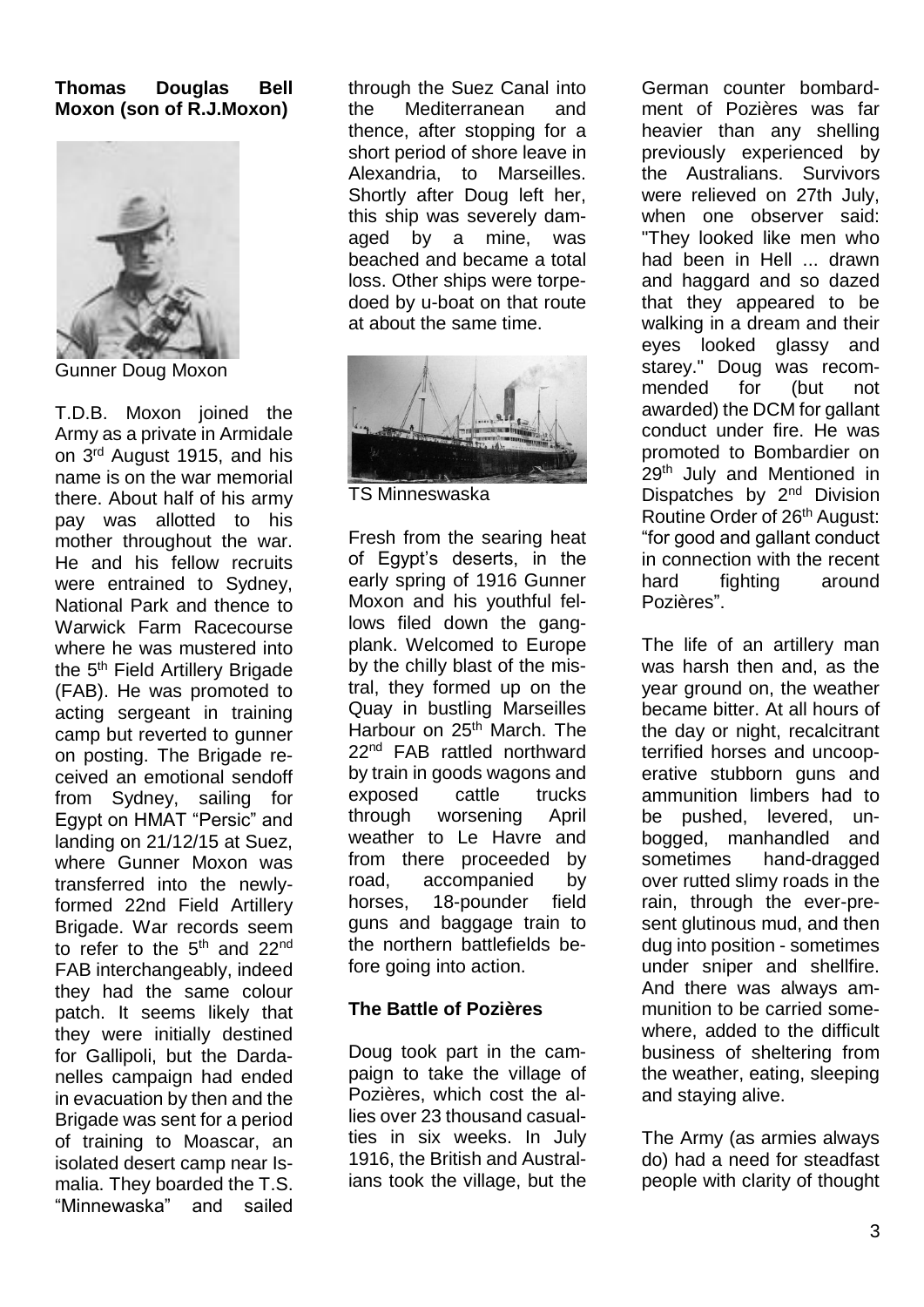in a crisis, to provide leadership. Doug was promoted Corporal 20/11/16 and seconded to headquarters of the 5<sup>th</sup> FAB. Due to the high casualty rate among officers, the need had become desperate enough to overlook the rigid class system that had existed for hundreds of years in the British Army. In February 1917 he was posted to RFA Officer Cadet School in England for training, thus escaping the last of the horrendous winter of 1916-1917 in the bottomless mud of the trenches.

#### **Travails, adventures and promotion**

 $2<sub>nd</sub>$ Lieutenant Moxon crossed the channel to Le Havre once more in July 1917. As a new subaltern, he served a short time in 2<sup>nd</sup> Div headquarters staff before transferring to the  $4<sup>th</sup>$  FAB. On 28th September 1917 he was again Mentioned in Dispatches. Para 404 of Routine Orders issued by General Birdwood reads: "The Army Commander wishes to congratulate this officer for valuable services rendered during the recent operations. He established and maintained communication under heavy shell fire and supplied most valuable information throughout the operations." He was consequently promoted Lieutenant and posted as orderly officer to the 4<sup>th</sup> FAB some 3 months later. And news went back to Australia: The Daily Observer, Tamworth, NSW of 26 November 1917 reported a lone bright spot amongst the dire columns of war wounded and deaths: "Lieut. Douglas

Moxon, of Armidale, has again been mentioned in despatches for excellent services in the field".

Although he could not, at that time, have known his future, Doug's war in France had ended earlier than most and he was a survivor. In the summer of 1918, he was detached to the Army Signal School, Houghton Regis, in Bedfordshire. Unlike so many of his comrades, he had endured more than three years of misery, fear and hell-fire of war with hardly an outward scratch.

Both **Doug and his brother, Lieutenant Robert W.G. Moxon M.M. (who had also joined as a gunner), returned home together on H.M.T. "Ulysses".** They passed two slow months trailing greasy funnel smoke at 13 knots from England, and landed in Sydney where their service terminated on 7<sup>th</sup> September 1919 at the Anzac Buffet in the Domain.

Doug would have been 27 years old on discharge, but photographs from the later part of the war make him look about 40. The words of Pete Seeger's ballad, "Where have all the flowers gone", seem to suggest themselves when one forms a mental picture of this war.

Thanks to Geoff Moxon (MX05) (grandson of T D (Doug) Moxon for this story.



#### **Philip Handyside Moxon & his brother, Thomas Cowley Moxon (MX05)**

My grandchildren, Abby, Olivia & Tom were proud to wear Simon's father's First Wold War 1 medals to the special 100 year Anniversary Remembrance Day Service held at St Marks, War Memorial Church, Clayfield last Sunday.

We remembered Simon with paper planes made by the children to place at the church's Memorial Rose Garden. We then remembered Philip Handyside Moxon & his brother, Thomas Cowley Moxon who served in the First World War - Phil in the Australian Army in France, Tom with the Royal Navy whose ship was torpedoed in Scapa Flow, Orkney. He survived & both men eventually returned to Brisbane at war's end. The men's photos can be seen in the backgroundphoto of the Royal Navy ship 'Shannon'.



2018 has been a year of delightful memories for this line of The Moxon family. Every good wish, Margaret Moxon (MX05)

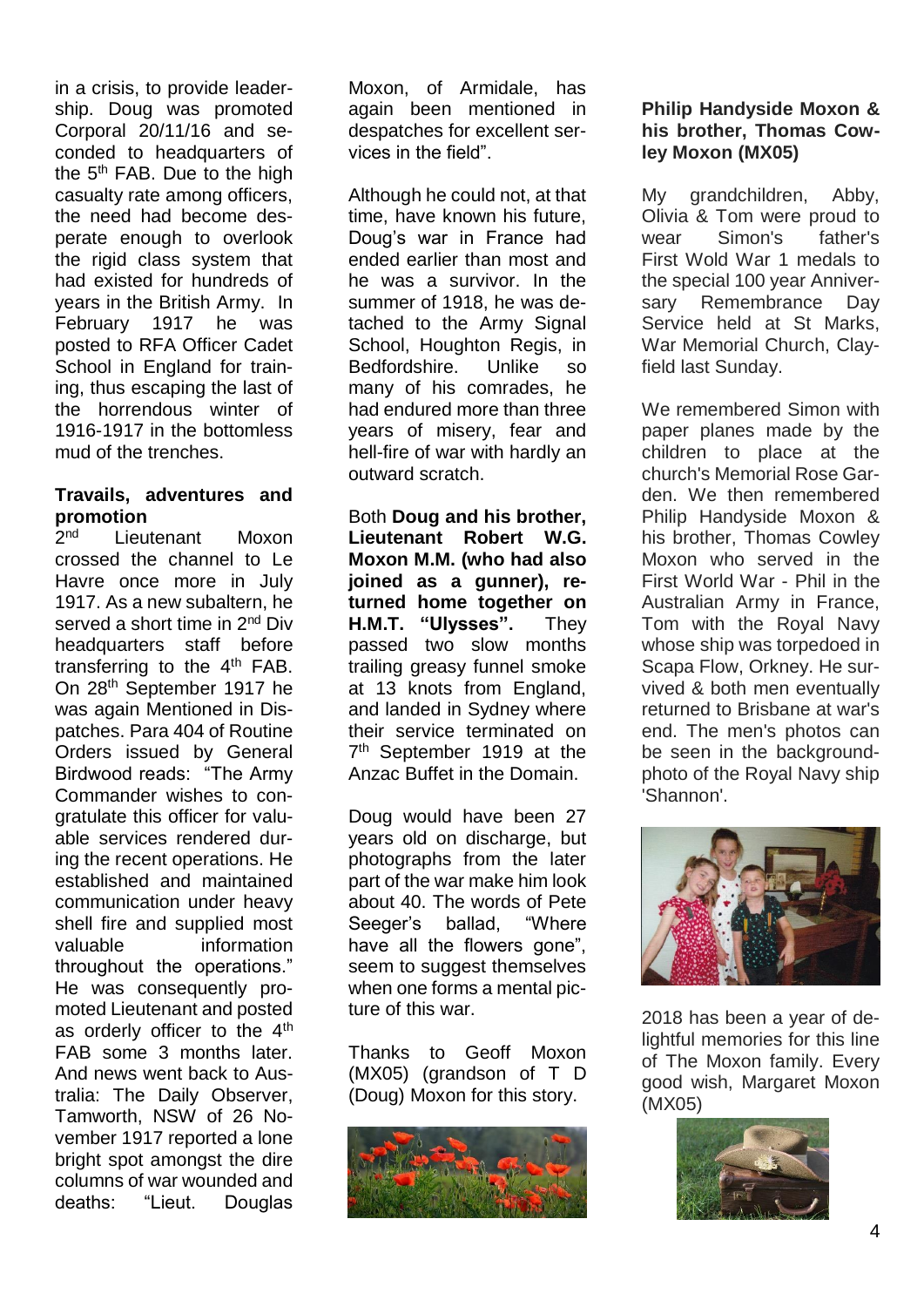#### **Alfred Ernest Moxon MX01**

So proud of our great Uncle Alf Moxon today & always, They went through a living hell in order for us to live in freedom.



He came home to resume his life as a farmer around Duramana, NSW. Never married, he was gassed twice whilst away fighting in the battle of the Somme.

A humble man & his mates deserve to be remembered today & always.

Thanks to Matty McGrath – MX01 for this tribute.

### **John Moxham 1795-1870**

**Description: Brown hair, grey eyes, 5 feet 6¼ inches**



#### **Convict, Entrepreneur, Survivor**

John Moxham was born in Ebbesbourne-Wake, Wiltshire, England; the youngest of six children. Ebbesbourne-Wake was an agricultural village under the patronage of Lord Pembroke. His father and uncles worked as agricultural labourers. They had access to the commons for picking fruits, nuts, collecting "...bracken, furze and sticks..." and grazing their animals. There was no school and housing was constructed from local materials such as stones and mud.

This was a world of turmoil following the French Revolution and the Napoleonic Wars yet life in the hamlet seems to have continued virtually oblivious. "*The Inclosure Act of 1785"* began having some impact from around 1815 as those with means benefitted from the addition of "common land" to their estates. The Moxham family, as labourers, felt the impact on their ability to provide extra food and basic household needs. *The Inclosure Act* was the precursor to more efficient farming practice, but its immediate effect was dire for those without land.

John married in 1817. In 1819, he was arraigned for Larceny, whipped and spent six months in prison. Work and food appear to have been scarce on his release, so the courts of Warminster enacted a "Removal Order returning him to Ebbesbourne-Wake. Pencil sketch by a cousin.<br> **Example Struct Constable, to work on his** bourne-Wake.<br> **Pencil sketch by a cousin.**<br>
bourne-Wake.<br> **Pourd-Reeper and Criter Dis-**

John's next interaction with the courts occurs in September 1829 with charges of "...destroying deer, being the property of Lord Rivers…" an absentee landlord and John served four months. The question is whether John thought this was his right as a victim of the Enclosure Laws, or an act of desperation trying to find food for his family, which now included 5 children in combination with a dread of the 'Poor House'. A reasonable surmise and the truth may be a measure of each.

Not two months after his release, he was caught stealing sheep and arraigned before the Assizes in New Sarum on 6 March 1830, found guilty and his sentence commuted to seven years transportation. John was imprisoned on a Hulk until transportation. John's conduct record provides limited insights, although the top right-hand section is mostly illegible, obviously written in red pen and damaged by light or water. His gaol record describes his conduct as "very bad", but his Hulk report as "Good". What motivated this change of behaviour? Acceptance of the inevitable? Hope for something better?

John and 214 other convicts set sail in the "Royal George" on 25 June 1830, arriving in Hobart on 6 October 1830 where he was assigned to a Mr. A. Downie. In the 1832 Convict Muster he was assigned to Adam Amos\*, Pound-keeper and Chief Dis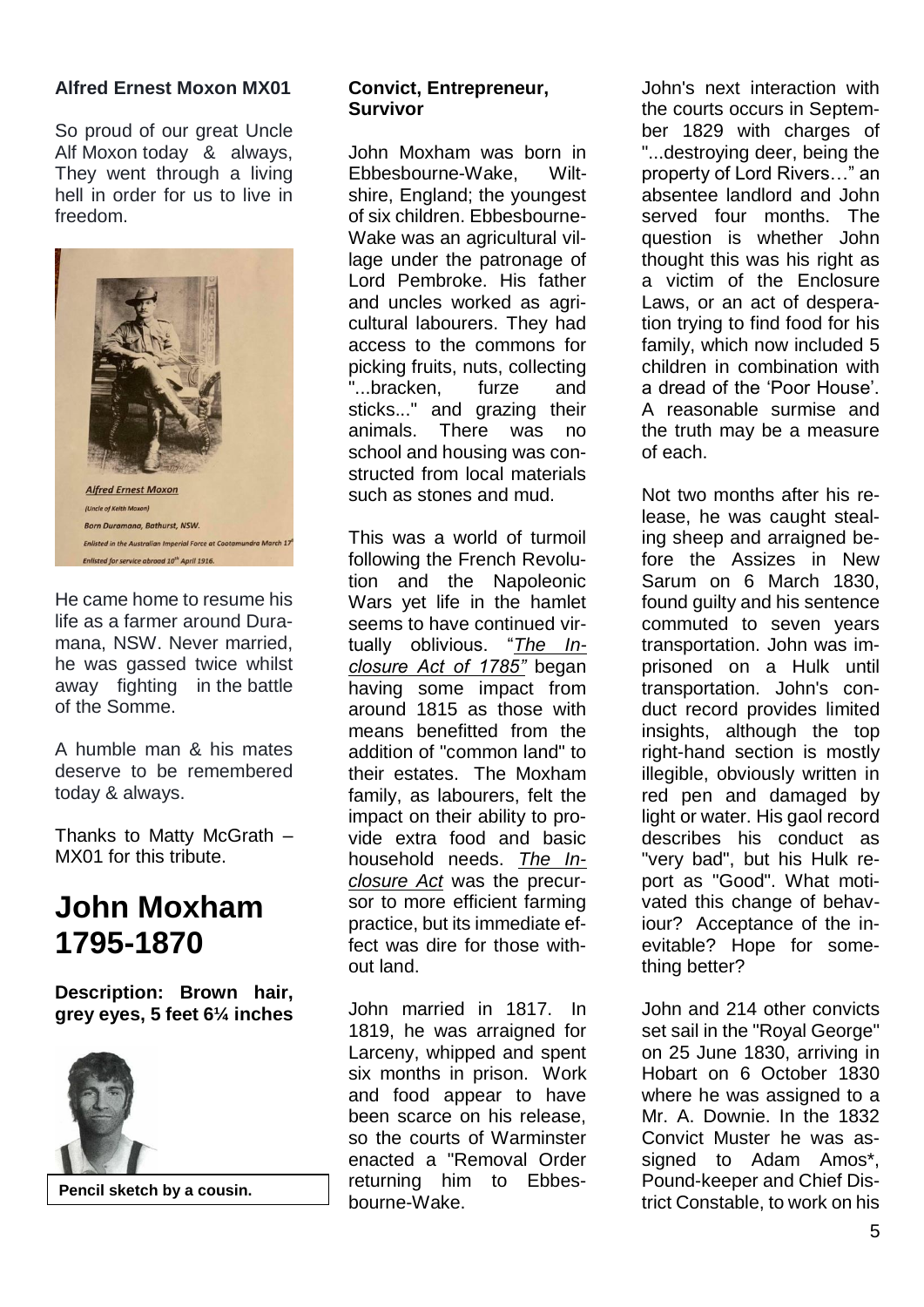wheat farms and mill at Cranbrook. 'Glen Gala' remains, now a winery.

In 1834, his Ticket of Leave was granted and recorded in the newspaper. John Moxham's only colonial offence on record occurs on 23 June 1835:

"... T I / @ Misconduct in employing himself in Killing Pigs on Sunday. Herewith [ ] tickets suspended during that period./T [ ] Mason/...." an offence, which led to the temporary revocation of his ticket of leave.

John was licensed to work as a carrier in Hamilton. Margaret Stevens now becomes part of John's life as evidenced by the birth of their daughter Elizabeth in 1838. A feisty lady, prone to absconding and drunkenness. Her conduct record fills an entire page with regular returns to the wash house and wearing of an iron collar. Margaret continued reoffending till 1841.

Life developed a comfortable routine; work, children attending school. John signed his marriage certificate indicating some development of his literacy. His identity in the community is reflected in an incident of 1847 when he appears as the complainant in an allegation of stealing half crowns, which the magistrate dismissed as "...both were worse for liquour..." The possession of half-crowns in itself a sign of sufficient income.

A closer look at the report of the Affiliation Case; Moxham v Roberts (1866) provides some insight into John's sense of himself, of his confidence in his place in society, indeed his developing pride and self-satisfaction. It is the first time his voice has been heard in the public arena. This time his encounter with the legal system has him being listened to!

John was called to explain why he could not provide for his daughter, Sarah, and told the magistrate he was 73 years old and unable to labour to support her. John described his visit to Roberts after the birth of his grandchild and Roberts' indication he could not even support himself. There is a sense of irony here and evidence of a confident, knowledgeable man.

The announcement of his daughter Jane's marriage in both Melbourne and Hobart newspapers suggests a distinct sense of pride in this union to a relatively prosperous Melbourne family. It signifies his standing and accomplishment in this new life.

#### *ENDNOTE*

John Moxham obtained his Certificate of Freedom both as a written document and in the manner of life he lived in Van Diemen's Land. Shortly after John's death, Margaret again began her regular appearances before the magistrate, moving between prison and the poor house until her death in 1888.

Thanks to Mary Morrissey (nee Moxham MX37).

*Please note that this is an edited version of Mary's efforts – the full version with footnotes and all references is available at Mary's discretion – contact your editor if you wish to contact Mary.*

### **MX05 Aussies at the Moxon Gathering 2018**

This year's annual Moxon Gathering in the UK was held at Twickenham in Southwest London.

Margaret Moxon, former editor of this newsletter and widow of Simon, travelled to the Gathering accompanied by her daughter, Gretel Spizick, and Geoff Moxon, also descendant from Thomas Moxon.

Thomas Moxon's life has been recorded in the Moxon Maazine including in the April 2018 edition.

It was heartening to hear that Margaret, Gretel and Geoff were able to visit the church where their ancestor has a commemorative plaque and that they could locate his grave.

Unfortunately, another headstone has fallen onto Thomas' grave and partly obscured the words engraved on his memorial stone.

The following photos show our intrepid trio inside Holy Trinity Church, Twickenham,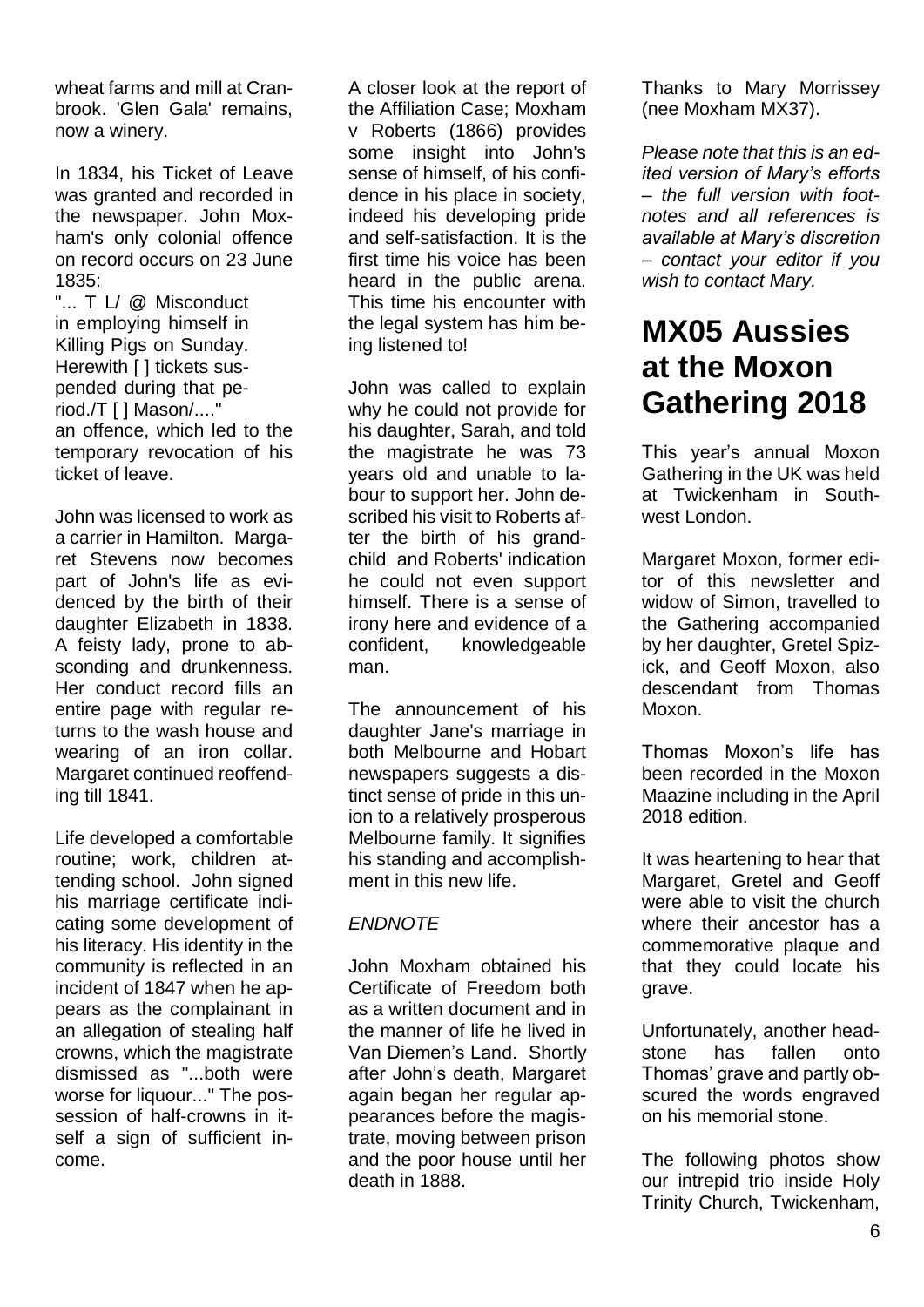and alongside Thomas' grave in Oak Lane Cemetery.





A big thanks to Margaret Moxon (Brisbane) for sharing these photos.

### **New Members**

Please welcome Anne Allen (nee Moxon), a member of MX05.

Come on – invite your family to join. Please!

### **Membership Renewal**

Included with this newsletter is a membership renewal form.

When you are renewing please note that you can pay by cheque or by direct bank deposit (eft). We prefer the latter as it is less work for Margaret.

If you choose to use eft, please remember to put your name as the "reference", so Margaret knows just who has paid.

And, while you're at it, why not encourage another family member to join as well?

We are always happy to email you a membership form.

### **Access to The Moxon Society's Ancestry trees**

Have you asked for access to the Moxon Society tree to which your family belongs for example MX27 Moxons of Silkstone, or MX01 Moxons of Cawthorne? You do not have to be a member of Ancestry to look at a tree. All members of our Society can ask for Read only access to their tree. Just send an email to Trevor at [webmas](mailto:webmaster@moxonsociety.org)[ter@moxonsociety.org.](mailto:webmaster@moxonsociety.org)

You were sent a new password (which is changed annually) in the most recent edition of the Moxon Magazine, that will give you access to MoxonResources section of the Society's website.

You'd be surprised at what you might find. Additionally, you may know of gaps in the tree, particularly in relation to deceased uncles, aunts, grandparents etc. on your Moxon side. Please let one of us know if you find errors or incomplete data.

### **Where and When?**

Where did your Moxon ancestors live when they first came to Australia or New Zealand?

It would useful to know this information so we can fill in some gaps.

It would be particularly useful as well if you have any old photos of your ancestors at work or play in those places.

In addition, it might be fun to search Trove, the National Library's newspaper, magazine and book site where you can search for your ancestor and see if she or he made the news.

If you do find information, please pass it on to Margaret, preferably by email so she gets the link and can follow it up if needs be.

This edition shows how varied our histories are and how much more interesting the